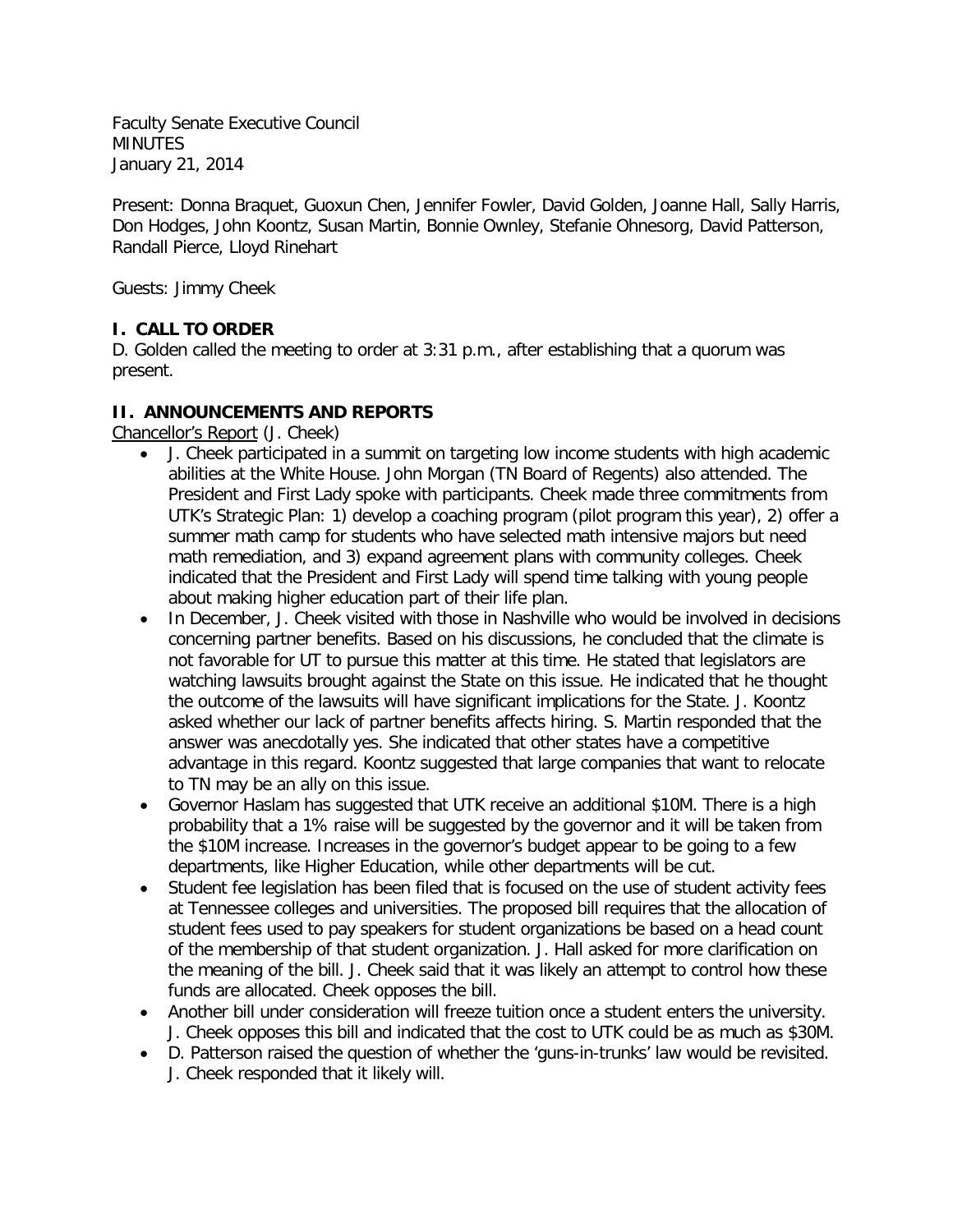Provost's Report (S. Martin)

- S. Martin indicated that she would like to receive feedback on the new ADMIT policy by the Graduate School.
- S. Martin stated that many applications from undergraduates had been received, and they began admitting students earlier than last year. They are aiming to increase the undergraduate class to 21,500. They are also taking a more aggressive stance on bringing in transfer students. The Provost Office is planning for math camp this summer, for students who need math remediation.
- SAIS Task Force Report S. Martin said that she would present this report at the next Faculty Senate meeting. The report revealed that many universities still use 'homegrown' evaluation programs. Based on the report, the Provost's Office will determine whether to keep, change or boot SAIS.
- S. Martin will be meeting with others to determine QEP data, a relatively new component of SACS accreditation.
- The Student Tracking program seems to be working. For example, students who were on track, in good standing, but had not registered for spring semester were quickly identified and contacted.
- A new system is in place to answer students' questions, and it seems to be working well.
- D. Golden indicated that advocacy.tennessee.edu, which is located in Nashville, can help keep faculty informed about state legislation issues. D. Patterson indicated that the new ADMIT system was a big improvement. J. Koontz pointed out that we do not have a mechanism for recognizing 'teacher of the week' in the same way that we have for recognizing 'researcher of the week' through Quest.

President's Report (D. Golden)

- Liz Anne Bowden was introduced as the new Graduate Assistant for the Faculty Senate. She is a second-year Law student. She received her undergraduate degree from UTK, with a degree in English, and a minor in Linguistics.
- The Faculty Senate is required to be notified if there is a Cumulative Performance Review (CPR) for a faculty member. Two members of the Faculty Senate must serve on the CPR Committee. D. Golden was notified of a CPR, and he has appointed two persons to serve on the committee.

# **III. APPROVAL OF MINUTES**

D. Golden asked for corrections or additions to the minutes of the Executive Council Meeting of November 4, 2013. L. Rinehart made a motion to approve the minutes as written. J. Koontz seconded the motion and the motion passed. Minutes approved.

# **IV. UNFINISHED BUSINESS**

# Academic Freedom Statement (J. Fowler)

J. Fowler stated that the impetus behind development of a revised "Academic Freedom Statement" goes back to a 2006 Supreme Court decision (*Garcetti v. Ceballos*) involving protection of free speech by the First Amendment for government workers. The employee claimed that he was treated unfairly because he had criticized actions of his employer. The Court ruled that because the plaintiff's statements were made in his position as a public employee, rather than as a private citizen, his speech was not protected by the First Amendment. In the last few years universities have been adding more restrictions on the speech of their faculty. In 2011, the UT Board of Trustees was asked for a proposed policy on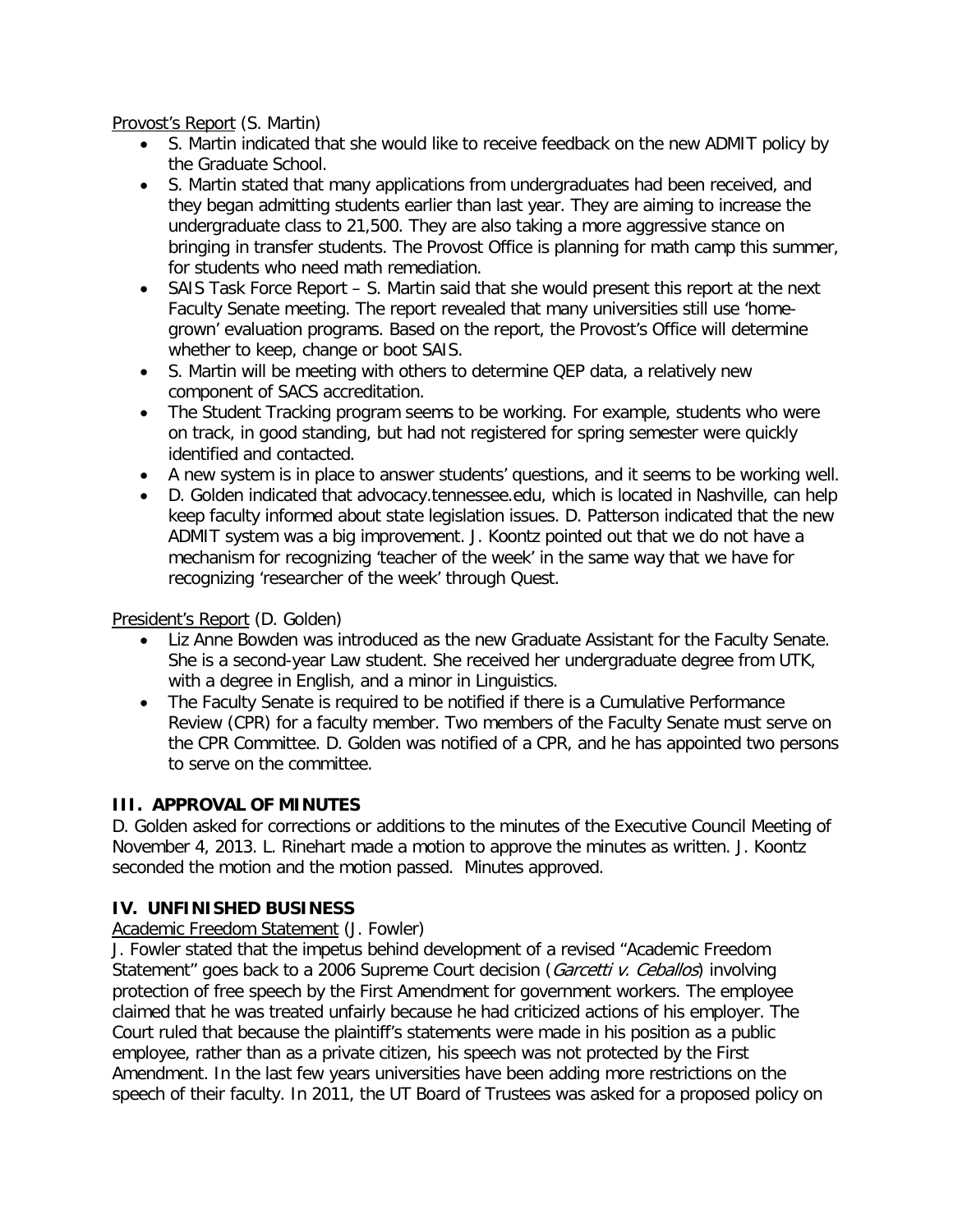academic freedom, which they did not provide. The Faculty Affairs Committee (FAC) was asked to follow up on this issue by the Provost Office. Recently, the TN Board of Regents approved a new policy on academic freedom. The FAC has revised their resolution, with additional input from J. Zomchick and J. Heminway. There are two recent changes on page 2, paragraphs 2 and 3 (see posted document – Resolution on Academic Freedom and Shared Governance). J. Fowler suggested that the FAC hold one to two open forums where anyone from the university will be allowed to give their opinion on the proposed resolution. Additional edits were suggested. J. Hall suggested that 'or' be deleted in paragraph 2, sentence 3, 'other adverse employment or action'. Fowler said that she would check with J. Heminway to clarify the sentence meaning. S. Harris identified a colon and a semi-colon in paragraph 2 that should be removed. D. Patterson asked for clarification about the phrase "not claiming to represent the University" in the third paragraph. D. Golden said that if you give a reporter your employer's name, they will assume that you are speaking to represent the university. Fowler shared that P. Daves said that some persons always qualify that they do not represent the University when they speak. Hall suggested adding the phrase, "not claiming to represent the opinions or views of the University." Patterson asked for clarification about the phrase, "not using institutional resources." Does this mean not using your UT provided email or laptop to express your opinion on a non-UT issue? S. Ohnesorg suggested that the last sentence of paragraph 3 be deleted. Consensus opinion was that deleting this sentence would jeopardize approval of the resolution. J. Fowler stated that she will work with S. Winston to set dates for two forums for open discussion on the proposed resolution.

#### **V. REPORTS OF SPECIAL COMMITTEES**

There were no reports from special committees.

#### **VI. REPORTS OF STANDING COMMITTEES**

Appeals Committee (B. MacLennan) No report was available.

Athletics Committee (J. Koontz) No report was available.

Benefits and Professional Development Committee (D. Braquet)

D. Braquet brought forward a resolution to expand coverage of family members for bereavement leave. See attachments 2 (Resolution on Universal Sick and Bereavement Leave Policies) and 3 (Addendum for Resolution on Universal Sick and Bereavement Leave Policies) posted on the Faculty Senate website. B. Ownley noted that two classes of family members existed and suggested that the same number of bereavement days be allowed for each group. Ownley asked if this leave is an internal or a state benefit. Braquet said that it would go to a system review. She added that the TN Board of Regents already had this policy, but it is worded to include other members of the employees' household. D. Patterson suggested that we adopt language that is equivalent to that of the TN Board of Regents, and see that as a step forward. S. Ohnesorg suggested that the qualifiers "husband and wife" be dropped, to leave it open-ended. D. Patterson and D. Golden will present this to the University Faculty Council on Feb 26<sup>th</sup>. Braquet wants to bring this forward to the Faculty Senate in the near future.

Budget and Planning Committee (R. Pierce) No report was available.